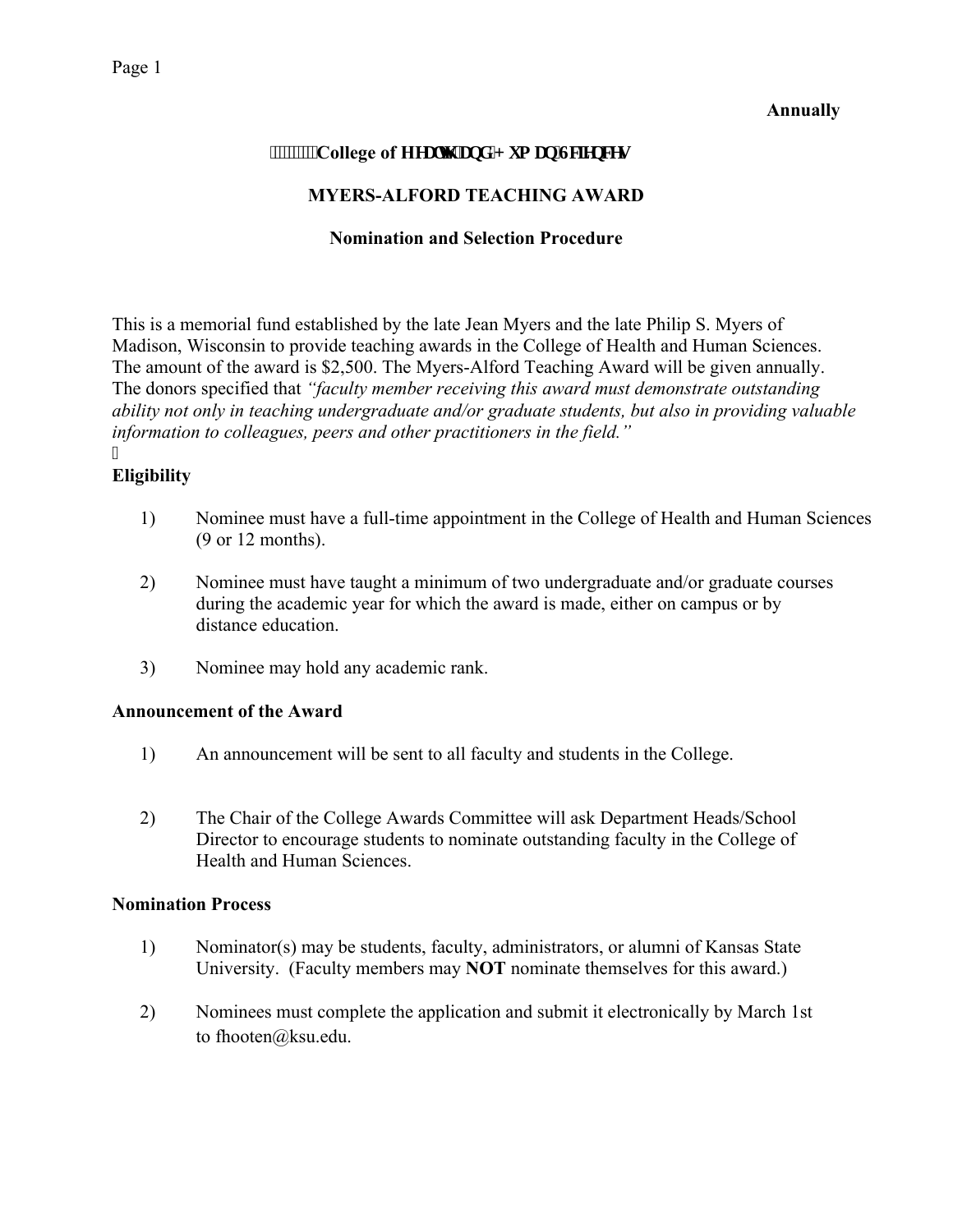Page 2

# **Selection Process**

Nominees must follow the award guidelines in order for the committee to consider their application. The entire application packet, not counting the recommendation forms from three students, is limited to 20 pages. The following application materials (with the exception of the student recommendation forms) are to be incorporated into one pdf file and be submitted by the due date:

- 1) Statement of nominee's teaching philosophy (length not to exceed 1 typed page).
- 2) List of contributions made by the nominee to the teaching field within the last two years (length not to exceed 1 typed page).
- 3) Summary table showing the names of all courses taught in the past year, including a short description of the courses, semester taught, presentation format (e.g., campus or distance), number of students enrolled, and if a course was required or elective.
- 4) Packet of student evaluation (TEVAL or IDEA) forms from at least two, but not more than three, courses taught in the past year. The nominee may include student comments as long as the nomination packet length is not exceeded.
- 5) The nominee is to identify three former students (not currently in the applicant's classes) who are able to rate his/her teaching effectiveness and willing to submit an electronic recommendation form by the due date. The nominee or nominator should contact the students to provide instructions for completing the recommendation forms and follow up with them to ask if they have submitted their forms by the due date. However, nominees are not to see or receive the completed forms. The former students are to send their recommendation forms to the designee of the College Awards Committee who will then include the forms with the nomination packet.
- 6) A letter of nomination from a colleague, department head/school director, or former student that describes in detail why the applicant is deserving of this award. If the letter is NOT from the nominee's department head/school director, the nominee must include a statement of support signed by his/her respective department head/school director.
- 7) Do not submit any additional documentation.